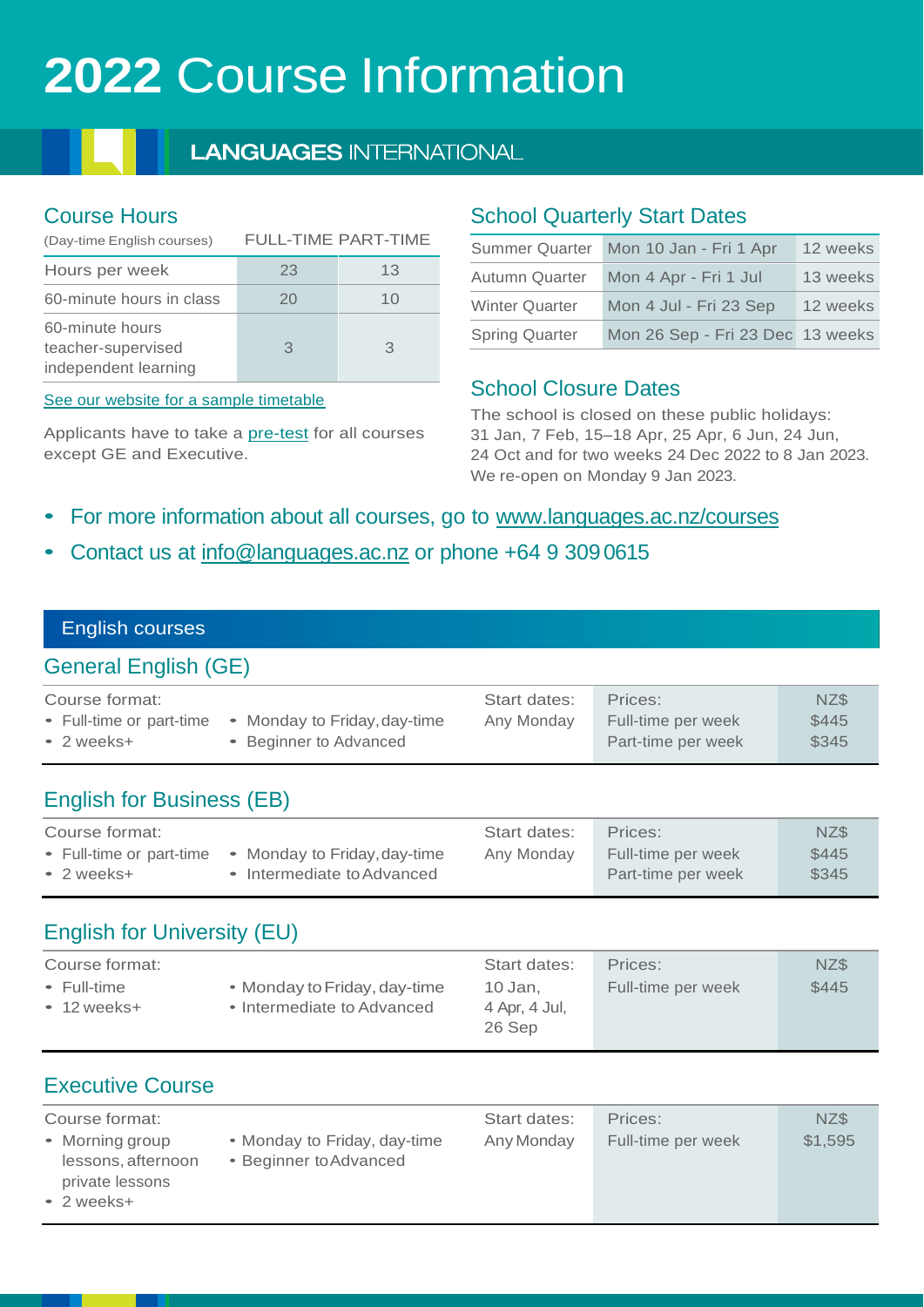# English exam preparation courses

## **[IELTS](http://www.languages.ac.nz/IELTS)**

| Course format:                                    |                                                                 | Start dates: | Prices:                                        | NZ\$  |
|---------------------------------------------------|-----------------------------------------------------------------|--------------|------------------------------------------------|-------|
| • Full-time or part-time<br>(day-time); part-time | • Monday to Friday (day-time); Any Monday<br>Monday to Thursday |              | Full-time per week<br>Part-time                | \$445 |
| (evening)<br>• 2 weeks+                           | (evening)<br>• Intermediate to Advanced                         |              | - (day-time) per week<br>Part-time             | \$345 |
|                                                   |                                                                 |              | - (evening) per week<br><b>IELTS</b> materials | \$160 |
|                                                   |                                                                 |              | – per quarter                                  | \$60  |

# [Cambridge English Qualifications](http://www.languages.ac.nz/CambridgeExams)

| Course format:                                 |                                                                                                                               | Start dates:                                                               | Prices:            | NZ\$  |
|------------------------------------------------|-------------------------------------------------------------------------------------------------------------------------------|----------------------------------------------------------------------------|--------------------|-------|
| • Full-time<br>• Monday to Friday,<br>day-time | • B2 First (FCE) $-9$ or 12<br>weeks<br>• C1 Advanced $(CAE) - 9$ or<br>12 weeks<br>• C2 Proficiency (CPE) – 8 or<br>12 weeks | $\bullet$ 10 Jan (8 or<br>9 weeks)<br>• 14 Mar $8.5$<br>Sep (12)<br>weeks) | Full-time per week | \$465 |

## **[OET](http://literacyprofessionals.co.nz/services/occupational-english-test/)**

| Course format:    |                                                | Start dates:  | Prices:                  | NZ\$  |
|-------------------|------------------------------------------------|---------------|--------------------------|-------|
| • Part-time       | • Tuesday to Friday, afternoon See our website |               | Part-time 3 weeks        | \$640 |
| $\bullet$ 3 weeks | or evening                                     | or contact us | Materials & registration | \$50  |
|                   | • Individual support also<br>available         |               |                          |       |

## New Zealand Exam Centre

# Cambridge English

| Exam:                    | Application:               | Dates:                   | Prices:  | NZ\$  |
|--------------------------|----------------------------|--------------------------|----------|-------|
| $-$ B <sub>2</sub> First | At Languages International | 11 Mar, 7 Jun,<br>29 Nov | Exam fee | \$340 |
| • C1 Advanced            | At Languages International | 12 Mar, 8 Jun,<br>30 Nov | Exam fee | \$340 |
| • C2 Proficiency         | At Languages International | 5 Mar, 9 Jun,<br>1 Dec   | Exam fee | \$340 |
|                          |                            |                          |          |       |

| Exam:         | Application:         | Dates:        | Prices:  | AU\$    |
|---------------|----------------------|---------------|----------|---------|
| $\bullet$ OET | Online at <b>OET</b> | At least once | Exam fee | $$587*$ |
|               |                      | per month     |          |         |

## [TOEFL iBT](https://www.ets.org/toefl)

| Exam:               | Application:           | Dates:        | Prices:  | US\$     |
|---------------------|------------------------|---------------|----------|----------|
| $\bullet$ TOEFL IBT | Online at <b>TOEFL</b> | At least once | Exam fee | $$275^*$ |
|                     |                        | per month     |          |          |

*\* These exam fees are subject to change.*